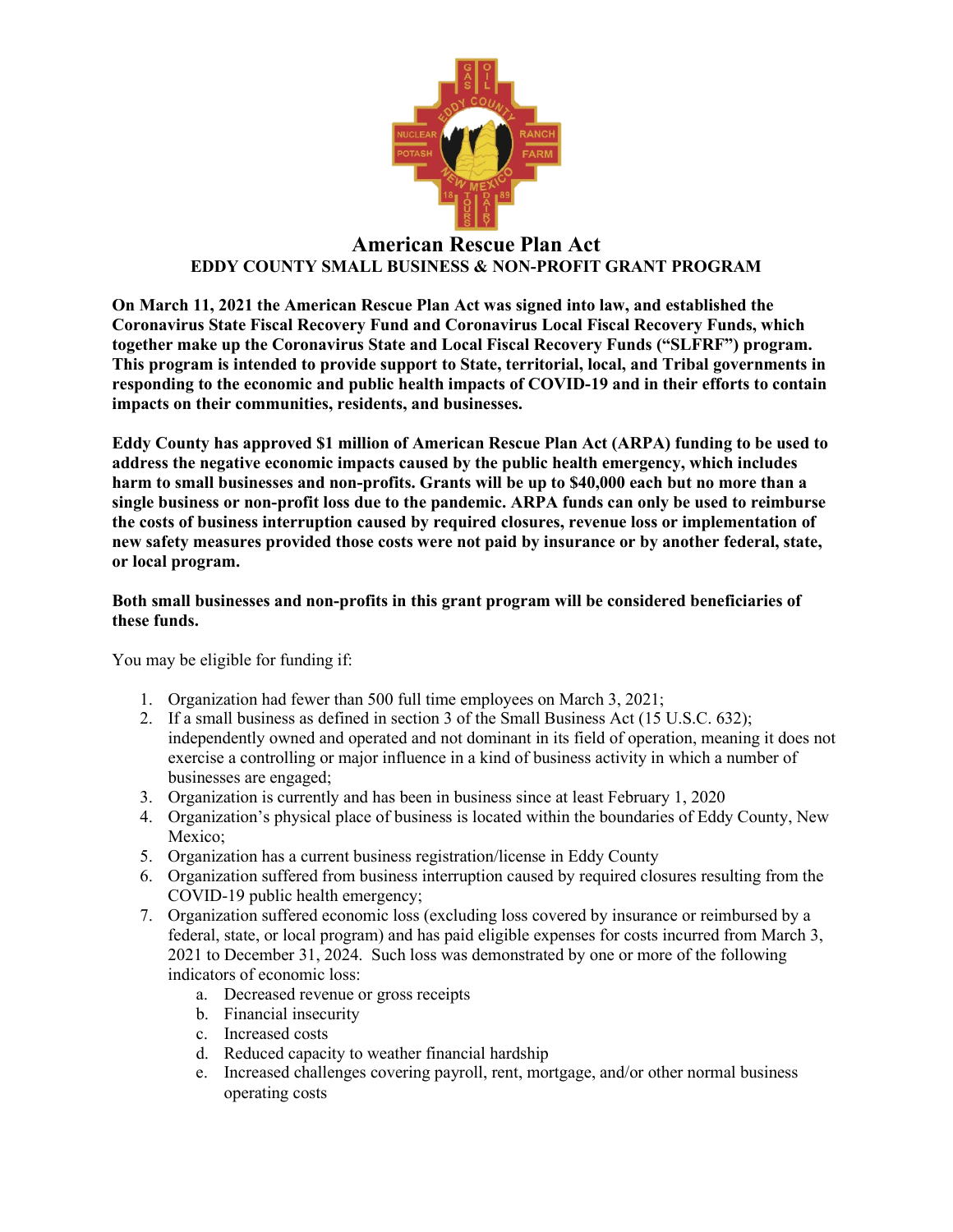8. Organization implemented new safety measures due to the COVID-19 public health emergency

Eligible expenses for reimbursement under this program include the following:

- 1. Business Operation:
	- Employee payroll
	- Rent
	- Scheduled mortgage payments
	- Insurance
	- Utilities
	- Marketing
	- Loss of product/stock as it relates to product/stock expiration or spoilage
- 2. Business Redesign for Mitigation of COVID spread
	- Reconfiguring physical space
	- Installing plexiglass barriers
	- Purchasing web-conferencing or other technology to facilitate work-at-home
	- PPE and other COVID-related safety measures for employees and customers
	- COVID Specific Disinfection/Cleaning above and beyond regular cleaning disinfection
	- Structures necessary to mitigate the spread of COVID-19
- 3. Business Planning Services
	- Technical assistance
	- Counseling

• Business strategy or other planning services to assist business with operations during and post pandemic recovery

If your organization is eligible, your application and documentation will be reviewed and scored by a committee and presented to Eddy County for approval. If approved, you will be notified of your award amount in writing.

The application period begins on Monday, February 7, 2022 and closes on April 30, 2022 at 5PM. The goal of Eddy County is to issue notices of award and reimbursement checks no later than June 30, 2022. Payments will be made by Eddy County directly to the small business or non-profit.

For application forms and packets you can find them online at

<https://www.developcarlsbad.org/business/grant-program>. If you have questions regarding this application, please email [Belenda.lane@developcarlsbad.org](mailto:Belenda.lane@developcarlsbad.org) or contact the Carlsbad Department of Development at (575) 887-6562.

Completed application form and documentation below (submitted to email address above, faxed to (575) 885-0818, or mailed or delivered to:

> Eddy County Small Business & Non-Profit ARPA Grant Program c/o Carlsbad Department of Development 400-2 Cascades Ave., Suite 201 Carlsbad, NM 88220